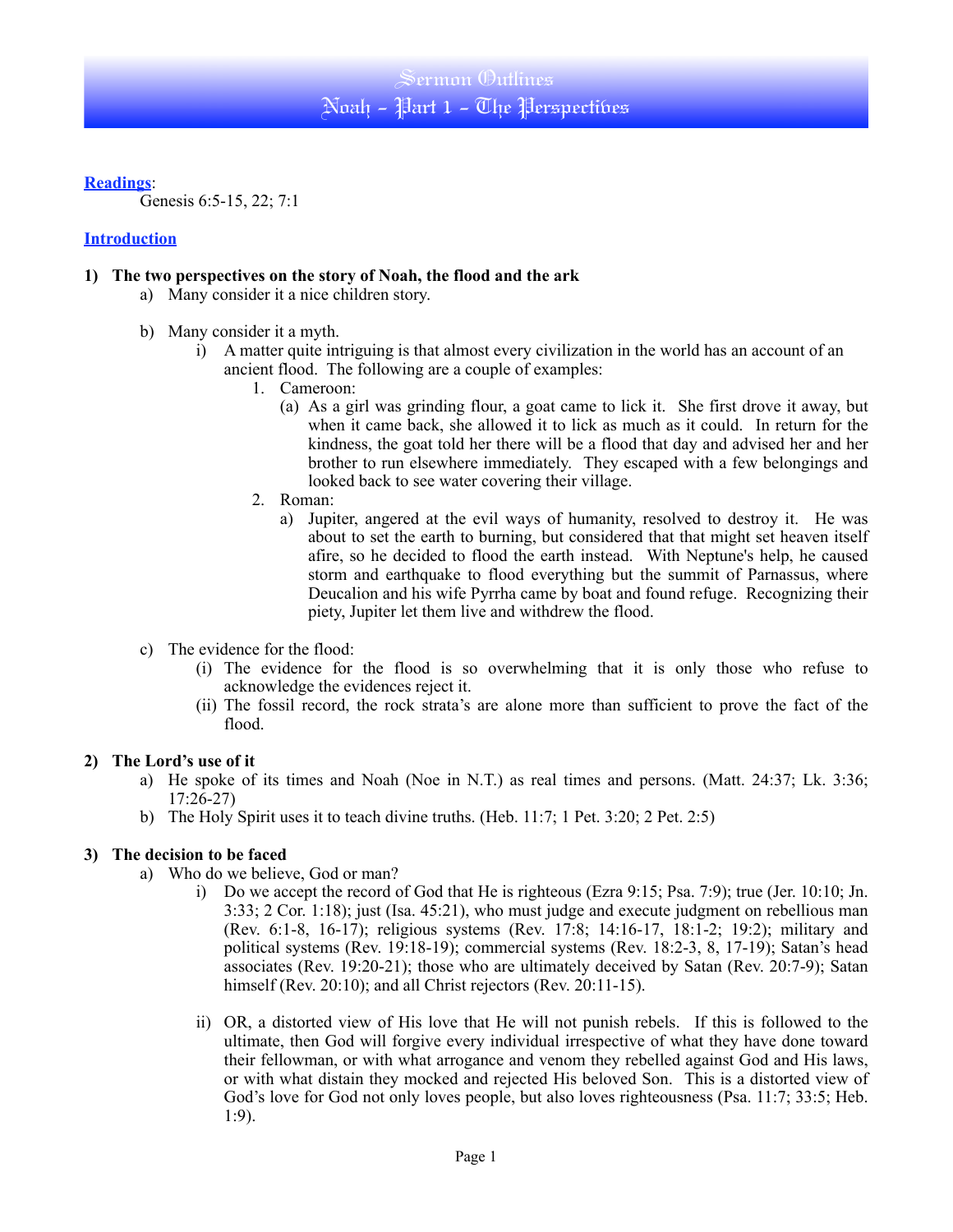## **The Lessons It Teaches**

- 1) It is a message of impending judgment because of mans rebellion against God.
	- a) "Because there is wrath, beware lest he take thee away with his stroke: then a great ransom cannot deliver thee." (Job 36:18)
	- b) "He that believeth on the Son hath everlasting life: and he that believeth not the Son shall not see life; but the wrath of God abideth on him." (Jn. 3:36)
- 2) It is the message of salvation for the whosoever will.
	- a) "That whosoever believeth in him should not perish, but have eternal life." (Jn. 3:15)
	- b) "For God so loved the world, that he gave his only begotten Son, that whosoever believeth in him should not perish, but have everlasting life." (Jn. 3:16)
- 3) The message was preached by the actions and words of Noah for many years.
	- a) "By faith Noah, being warned of God of things not seen as yet, moved with fear, prepared an ark to the saving of his house; by the which he condemned the world, and became heir of the righteousness which is by faith." (Heb. 11:7)
	- b) "And spared not the old world, but saved Noah the eighth person, a preacher of righteousness, bringing in the flood upon the world of the ungodly."  $(2$  Pet.  $2:5)$
- 4) There was a warning from God about coming judgment.
	- a) A coming catastrophe of judgment had been revealed to Enoch (Jude 1:14), perhaps this was how he saw the Lord coming and not necessarily to the air (Jude 1:15). I see this as the Holy Spirit taking a truth Enoch spoke about and applying it to the coming of the Lord (Rev. 19:11).
- 5) It showed the pursuing grace of God in allowing Noah to preach so long and not closing the door of the ark for seven extra days.
	- a) "For yet seven days, and I will cause it to rain upon the earth forty days and forty nights; and every living substance that I have made will I destroy from off the face of the earth." (Gen. 7:4)
	- b) "Which sometime were disobedient, when once the longsuffering of God waited in the days of Noah, while the ark was a preparing, wherein few, that is, eight souls were saved by water." (1 Pet. 3:20)
- 6) God's judgment may be delayed but it will come.
	- a) "And it came to pass after seven days, that the waters of the flood were upon the earth. In the six hundredth year of Noah's life, in the second month, the seventeenth day of the month, the same day were all the fountains of the great deep broken up, and the windows of heaven were opened. And the rain was upon the earth forty days and forty nights." (Gen. 7:10-12)
- 7) God says what He means and means what He says, and he said He would destroy all flesh.
	- a) "And all flesh died that moved upon the earth, both of fowl, and of cattle, and of beast, and of every creeping thing that creepeth upon the earth, and every man: All in whose nostrils was the breath of life, of all that was in the dry land, died. And every living substance was destroyed which was upon the face of the ground, both man, and cattle, and the creeping things, and the fowl of the heaven; and they were destroyed from the earth: and Noah only remained alive, and they that were with him in the ark." (Gen. 7:21-23)
- 8) Fools make a mock at the promises of judgment but when it begins to fall there is no laughter.
	- a) "Knowing this first, that there shall come in the last days scoffers, walking after their own lusts, And saying, Where is the promise of his coming? for since the fathers fell asleep, all things continue as they were from the beginning of the creation. For this they willingly are ignorant of, that by the word of God the heavens were of old, and the earth standing out of the water and in the water:" (2 Pet. 3:3-5)